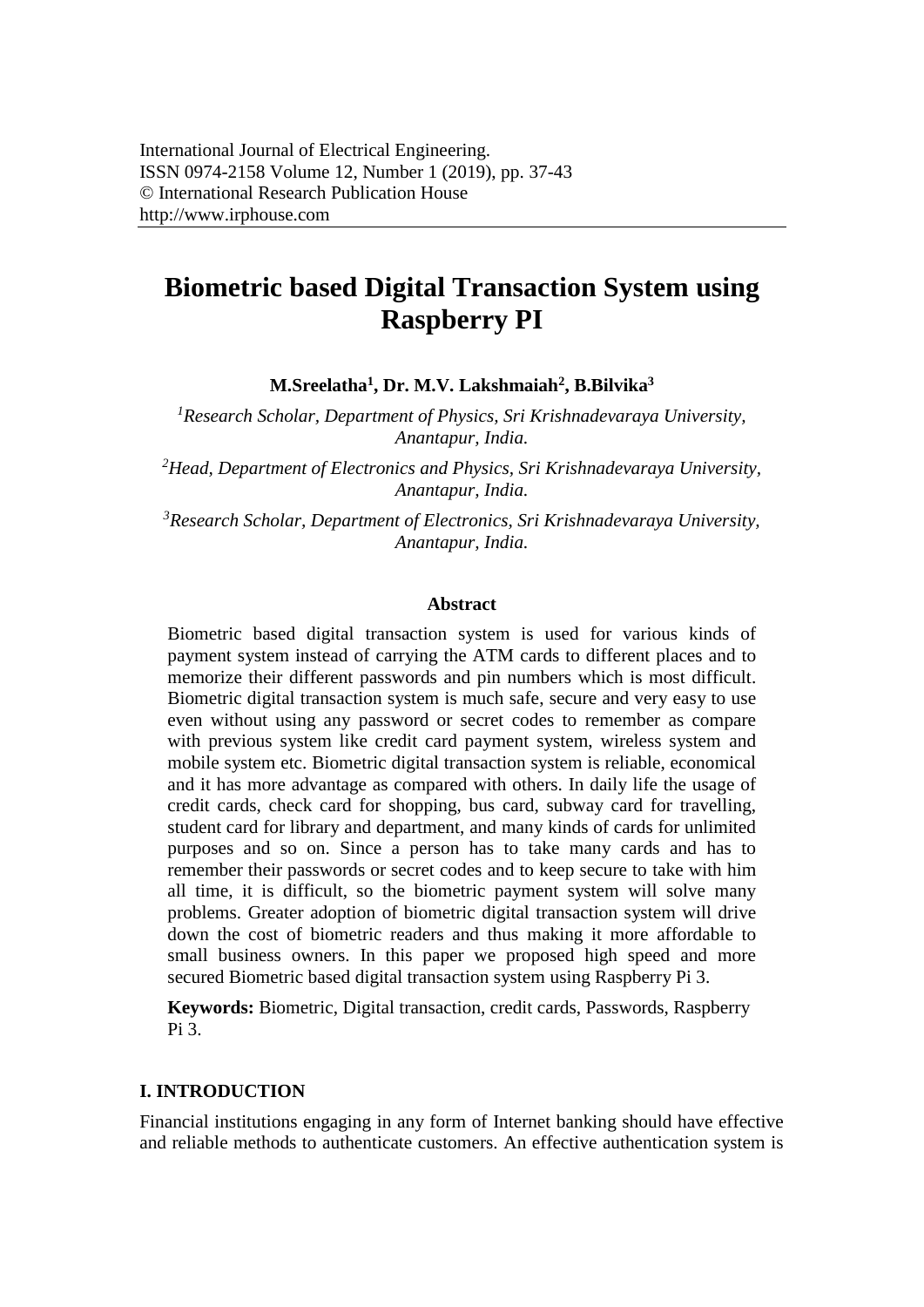necessary for compliance with requirements to safeguard customer information, to prevent money laundering and terrorist financing, to reduce fraud, to inhibit identity theft, and to promote the legal enforceability of their electronic agreements and transactions. The risks of doing business with unauthorized or incorrectly identified persons in an Internet banking environment can result in financial loss and reputation damage through fraud, disclosure of customer information, corruption of data, or unenforceable agreements. There are a variety of technologies and methodologies that can be used by financial institutions to authenticate customers. These methods include the use of customer passwords, personal identification numbers (PINs), digital certificates using a public key infrastructure (PKI), physical devices such as smart cards, one-time passwords (OTPs), USB plug-ins or other types of "tokens". One method which is different from all above is biometric identification; here the "biometrics" is defined as "the automated means of recognizing a living person through the measurement of distinguishing physiological or behavioural traits".

# **II. LITERATURE SURVEY**

The author Ann Cavoukian et al. has proposed [1] a scheme that offers the security benefits of biometric encryption along with different uses of biometrics. The most purpose is that BE technology can facilitate to beat the prevailing "zero-sum" mentality, namely, that adding privacy to identification and data of systems can essentially weaken security and functionality.

In the paper, the authors Yagiz Sutcu et al. described end to take a fusion of a minutiae-based fingerprint authentication theme associated and an SVD-based face authentication theme, and show that by using a recently planned cryptographically primitive known as secure sketch, and a notable geometric transformation on trivia, thus it will [2]create it easier to mix completely different modalities at a time associated to create impracticable to forge an «original» combination of fingerprint and face image that passes the authentication.

Wencheng Yang et al. suggests a multimodal biometric scheme that has several advantages [3] over single modal biometric systems. It provides better recognition accuracy. The multimodal biometric system creates two common biometrics statistics, face and fingerprint by employing real multimodal information and two unreal multimodal databases. Through the experimental results it was identified that there is a significant difference between the system performances obtained with the real and unreal multi-modal databases.

Ross A et al. shows that three levels of data regarding the knowledge of parent [4] fingerprint are often extracted from the minutiae or trivia template alone. The orientation-estimation algorithm controls the direction of native ridges using the tiny triplets. In paper fingerprint recognition is aided by minutiae matching.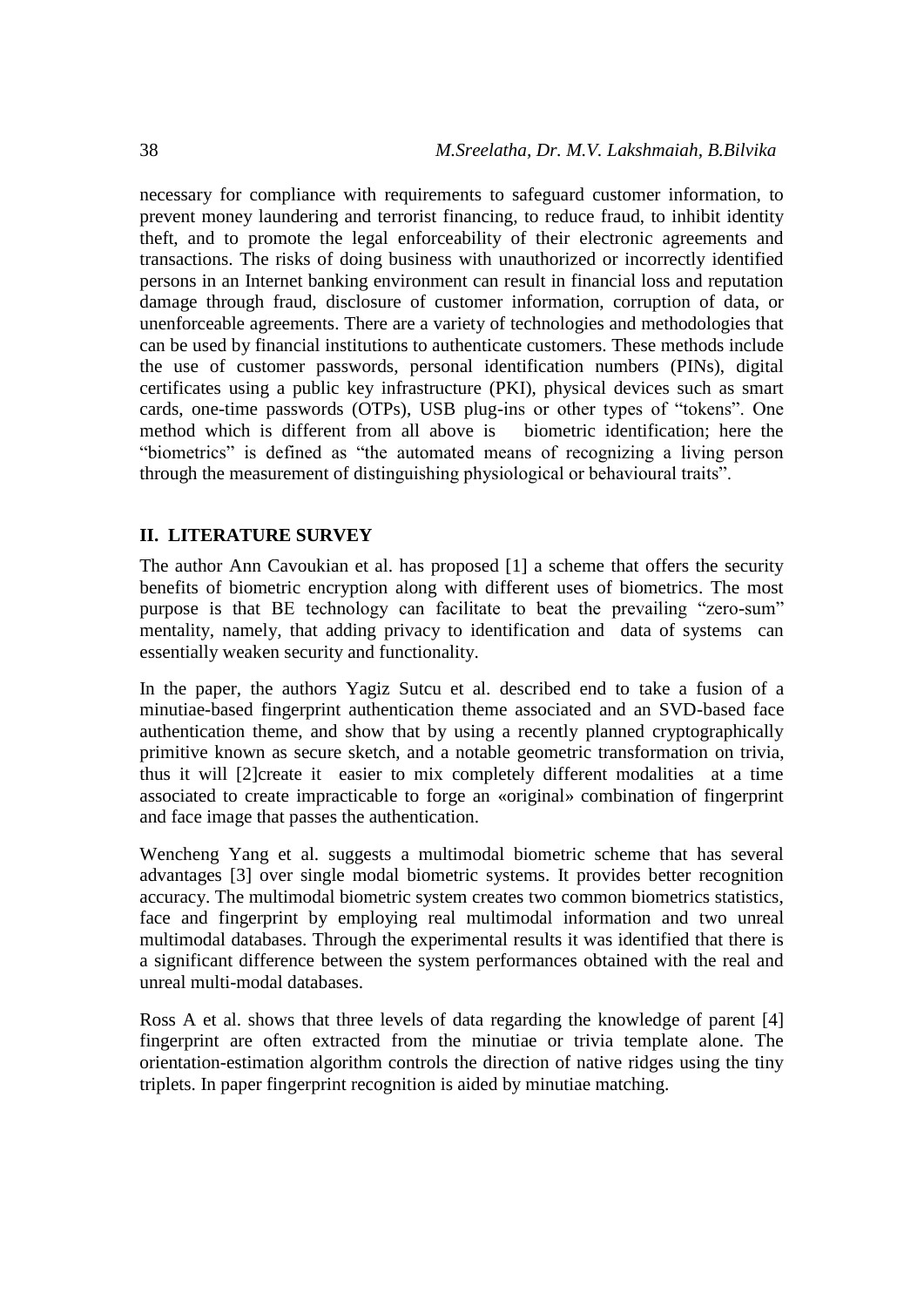# **III. GENERAL DESCRIPTION OF THE HARDWARE**

#### **A.HARDWARE:**

#### **A.1 Block diagram**

This system overcomes all the security problems in existing system and provides high security and efficiency. We developed high speed with high secured digital transaction system as shown in Figure 1. In this system, Raspberry Pi 3 used to interface the finger print scanner to detect the human finger prints and it also programmed to search the finger data from the given database server. Digital transaction options are visible on touch screen and it can use as a keypad also to do the online transactions. This is a perfect and optimal solution for saving and protecting one from the hassle of stolen or lost key or an unauthorized entry .Fingerprint is an excellent solution for the problems arises by cards which provide high accuracy. The skin on our palms and soles exhibits a flow like pattern of ridges called friction ridges. The pattern of friction ridges on each finger is unique. This makes fingerprint a unique identification for everyone.



**Figure 1:** Block Diagram of Biometric Digital Transaction System.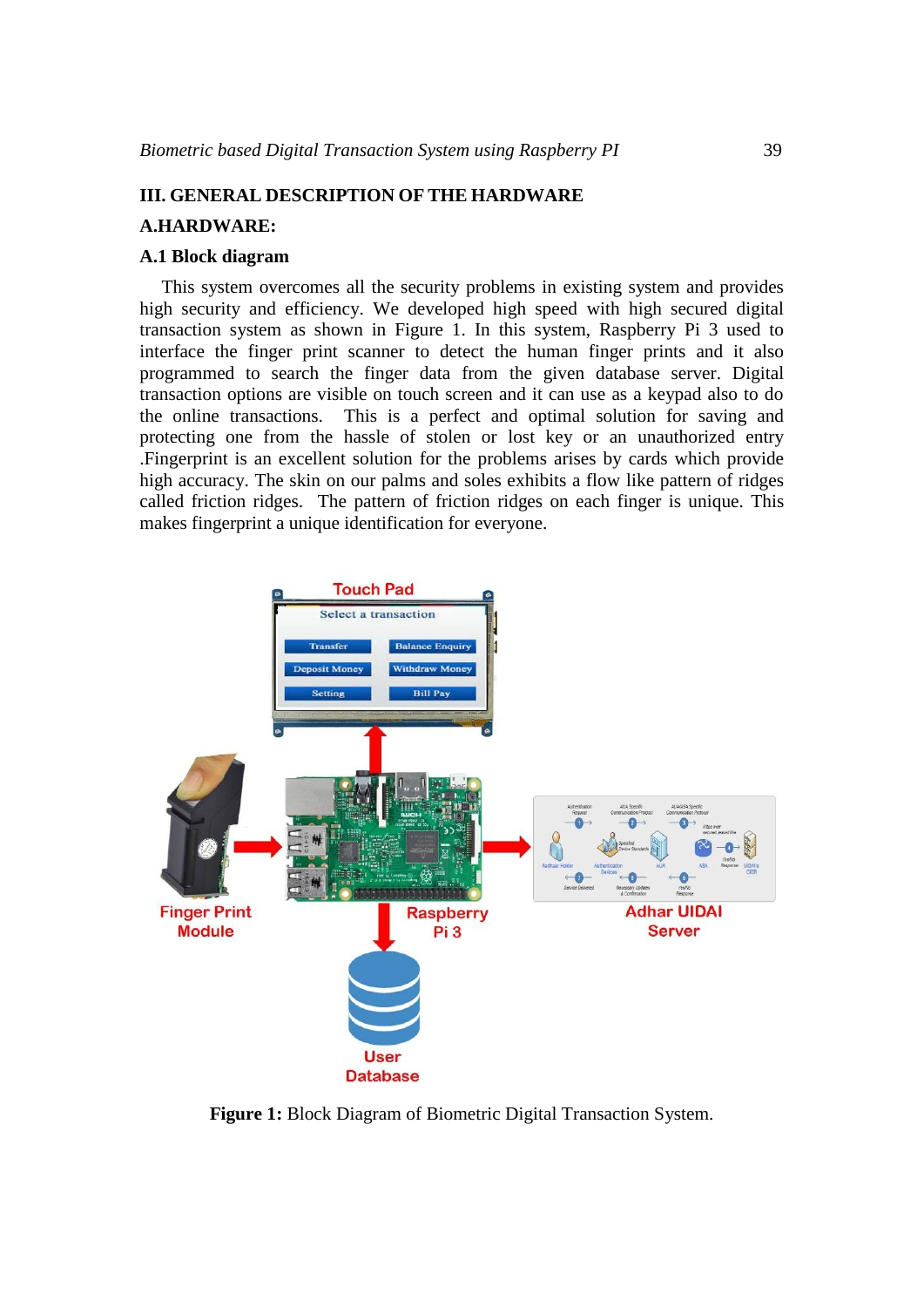Fingerprint based digital transactions incorporates the proven technology. Fingerprint scanner scans the fingerprints of users and used for ensuring authentication. Fingerprint scanning is more accurate and cost effective method and duplication is virtually impossible. A Fingerprint recognition system can easily perform verification. In verification, the system compares an input fingerprint to the enrolled fingerprint of a specific user to determine if they are from the same finger.

The proposed fingerprint enhancement and fingerprint matching algorithms will strengthen the security and complexity of the proposed random finger generation based digital transaction system. Thus this paper aims to build a high secure digital transaction system which is using low cost devices.

# **A.2 Fingerprint Module:**

The captured fingerprint traits are sent to the Raspberry Pi has enhancement and fingerprint verification for capturing fingerprints. Figure 3 Block diagram of fingerprint based digital transaction system. The main stages of this algorithm include normalization, ridge orientation estimation, ridge frequency estimation and filtering. The first step in this approach involves the normalization of the fingerprint image so that it has a pre-specified mean and variance. An orientation image is then calculated, which is a matrix of direction vectors representing the ridge orientation at each location in the image. The next step in the image enhancement process is the estimation of the ridge frequency image. The frequency image defines the local frequency of the ridges contained in the fingerprint. The next step in the enhancement process is to construct the final filtered image using the pixel values from the prefiltered images. Lastly, local adaptive 50 thresholding is applied to the directionally filtered image, which produces the final enhanced binary image. After a fingerprint image has been enhanced, the next step is to extract the minutiae from the enhanced image. Following the extraction of minutiae, a final image post processing stage is performed to eliminate false minutiae.

# **A.4 Raspberry Pi3**

Raspberry Pi has authenticated the user (by using right thumb) by using fingerprint matching algorithm and displays the user details on the screen. Next to perform the digital transactions, Raspberry Pi has generated the random finger using novel infinity noise algorithm. Then Raspberry Pi verify the injected random finger and perform the operations like balance enquiry, money transfer, money withdraw and deposit the money. If the finger hasn't match the system asks right thumb for authentication and system start the procedure from beginning. Now the security of our money is literally in our hands or rather on our fingertips. Enter the password to open digital bank account with the help of a keypad. Immediately the bank account will be opened. After the work has been completed if key is pressed again with help of touch pad the account will be closed again or it close automatically after 3 minutes if the user not processing any data. If an unauthorized person tries to scan his fingerprint image then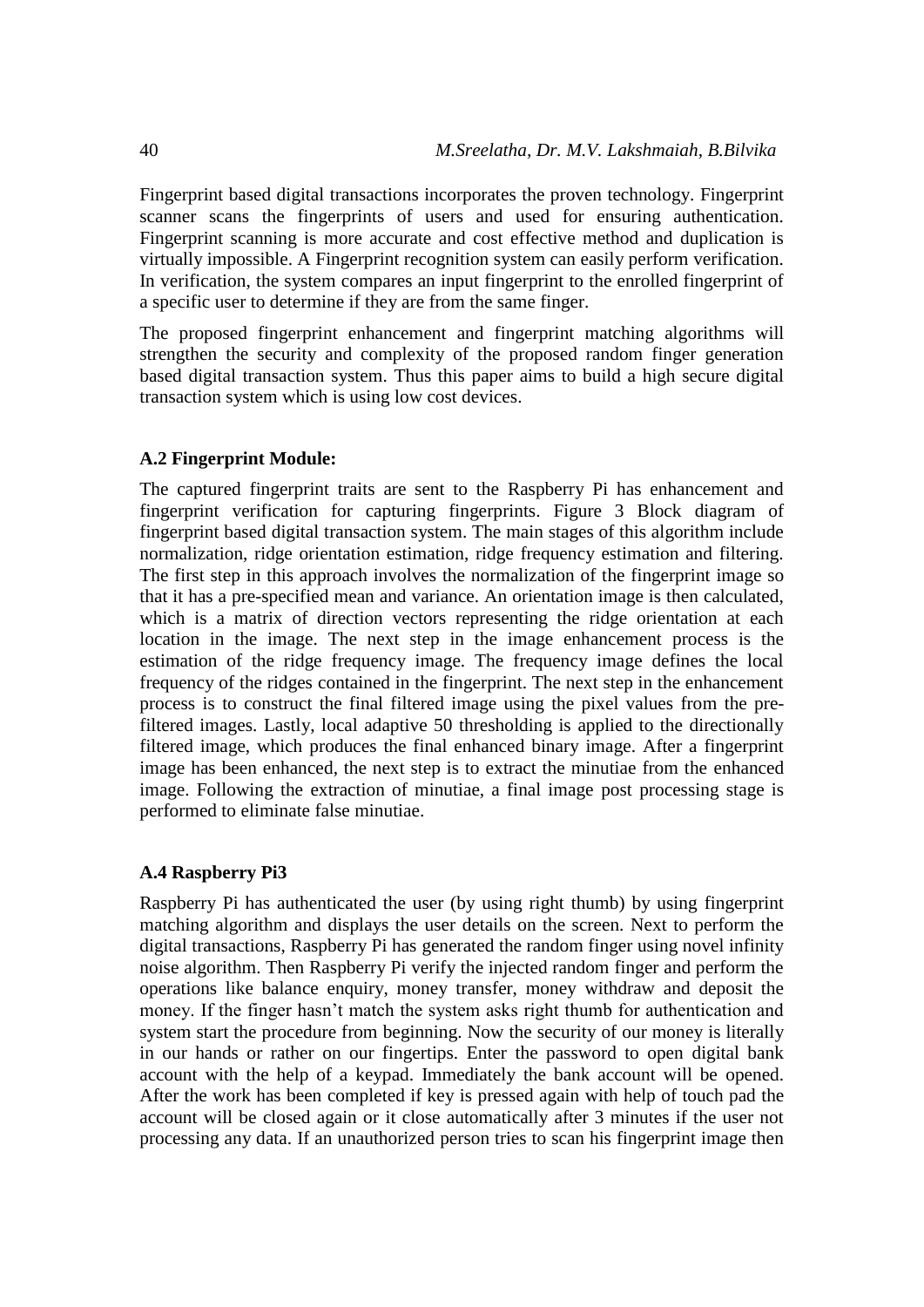an indication will be given by a buzzer which is interfaced to the controller and also if wrong password is entered by the user again indication will be given by the buzzer.

# **A.5 Display Screen:**

Display screen is an output device that displays information in pictorial form. A monitor usually comprises the display device, circuitry, casing, and power supply. The display device in modern monitors is typically a thin film transistor liquid crystal display (TFT-LCD) with LED backlighting having replaced cold-cathode fluorescent lamp (CCFL) backlighting. In this research using resistive type touch screen to display the digital transactions. Resistive touch screen is composed of a flexible top layer made of polythene and a rigid bottom layer made of glass separated by insulating dots, attached to a touch screen controller.

# **IV. RESULTS**



**Figure 2:** Simulation waveforms for the small infinite Noise Multiplier



**Figure 3:** Simulation waveforms for the fast infinite Noise Multiplier.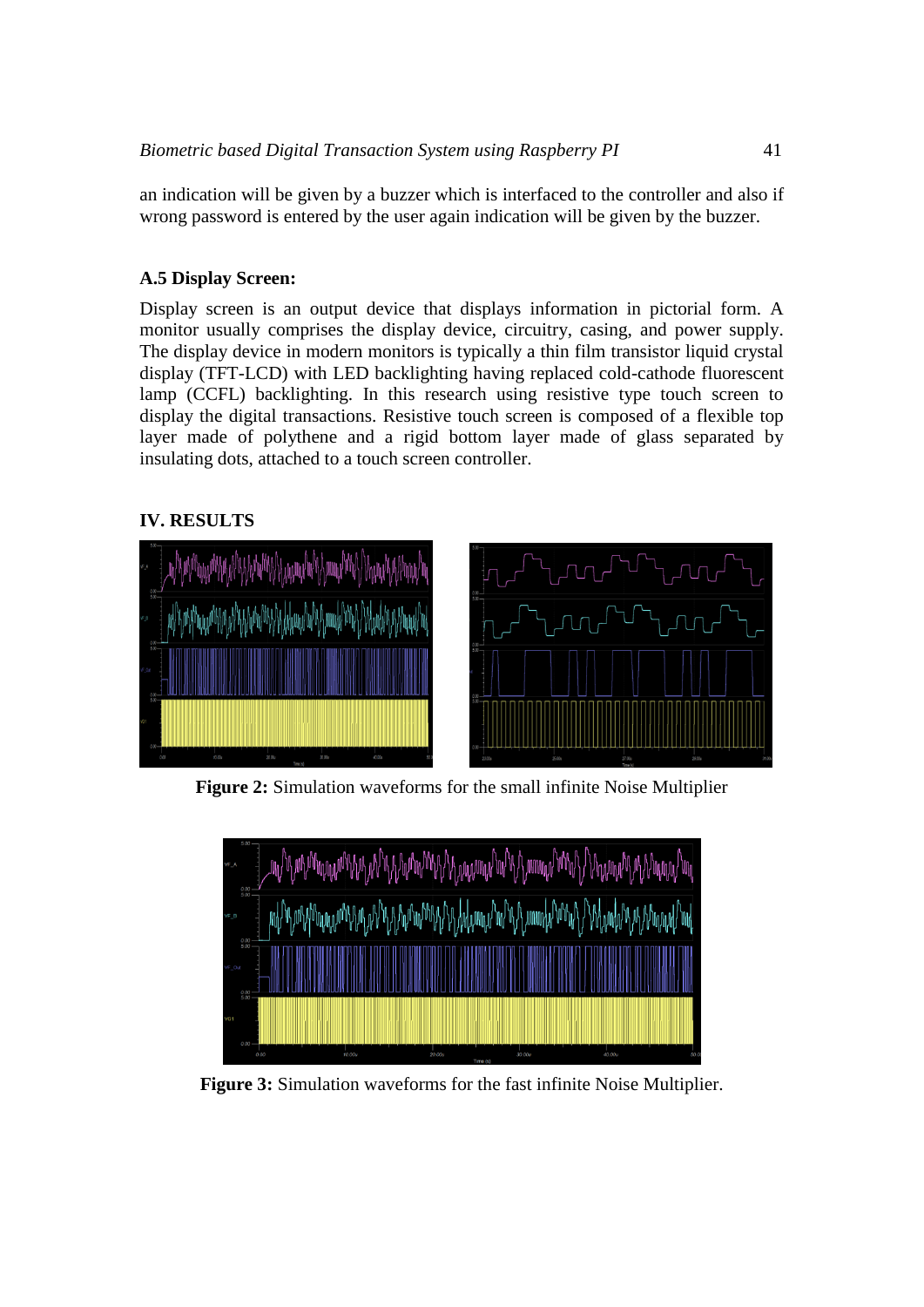

a. Original Image b. Enhanced Image

**Figure 4.** Fingerprint Image enhancements



**Figure 5:** Hardware implementation of fingerprint based digital transaction system

# **V. CONCLUSION**

The conclusion of this whole paper is that the card-less payment system should be replaced and there must be more easier, reliable, secure, cash free and tension free payment system, i-e biometric payment system in which no body have to take with dozens of cards for shopping, travelling pass in office, university or bank as door lock. And he must have some secure codes to access as authorization and there is also one another disadvantage is that there may be stolen of cards or it can be losses at any